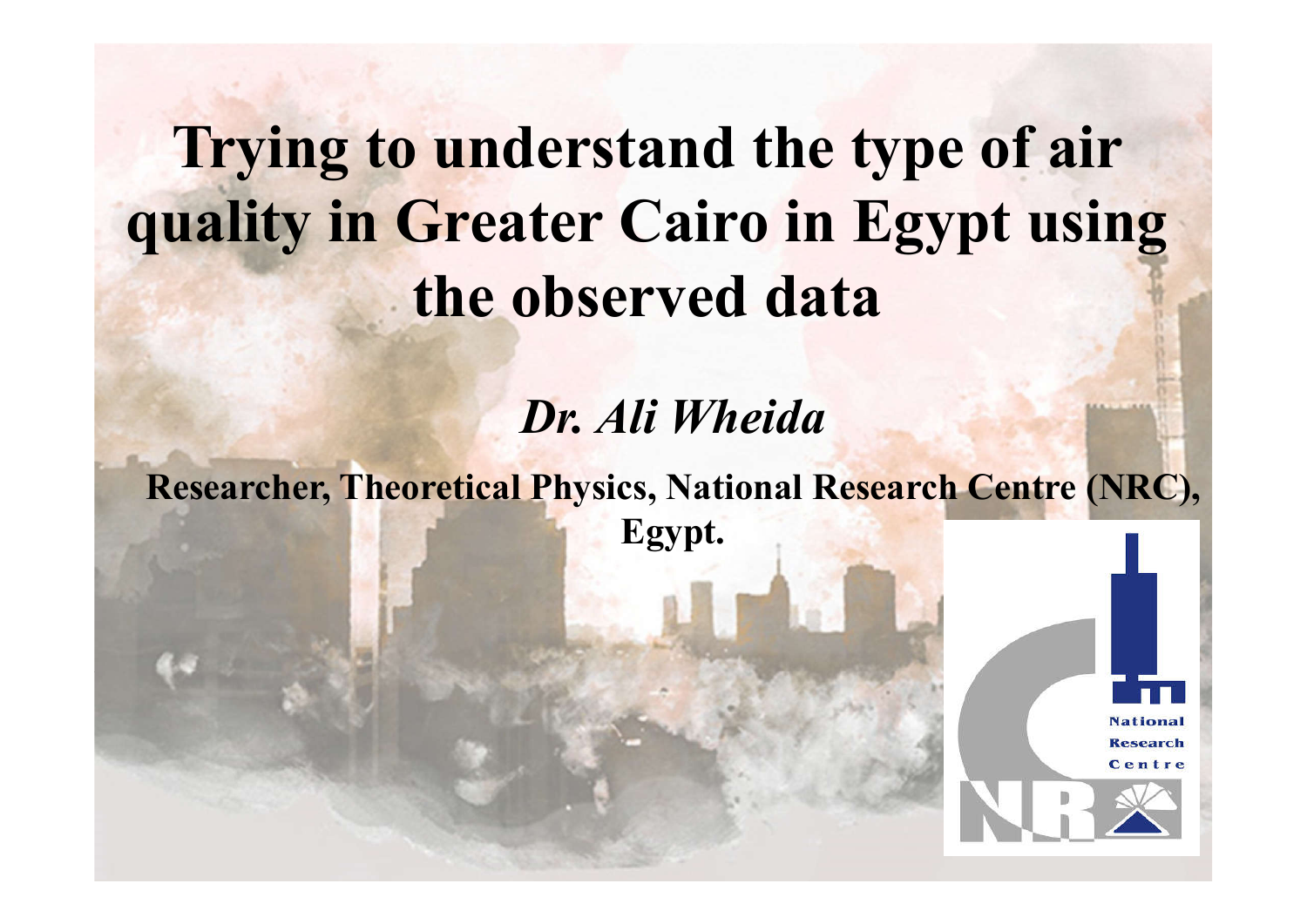#### **Cairo Suffocates .. Let it breathe !**



**73 years ago, in 1948, an Egyptian magazine called "El Mosawer" warned that Cairo will go to the following:**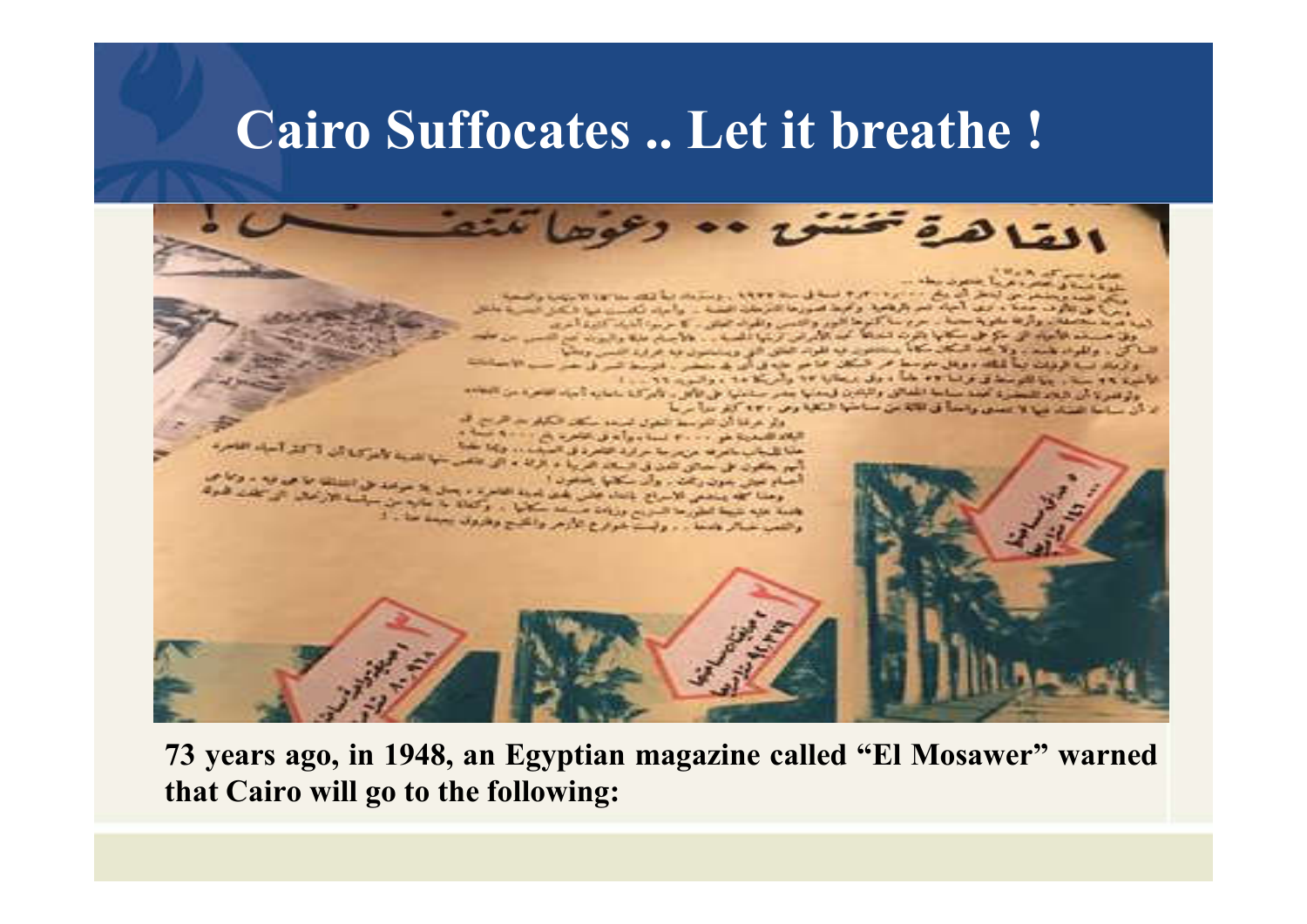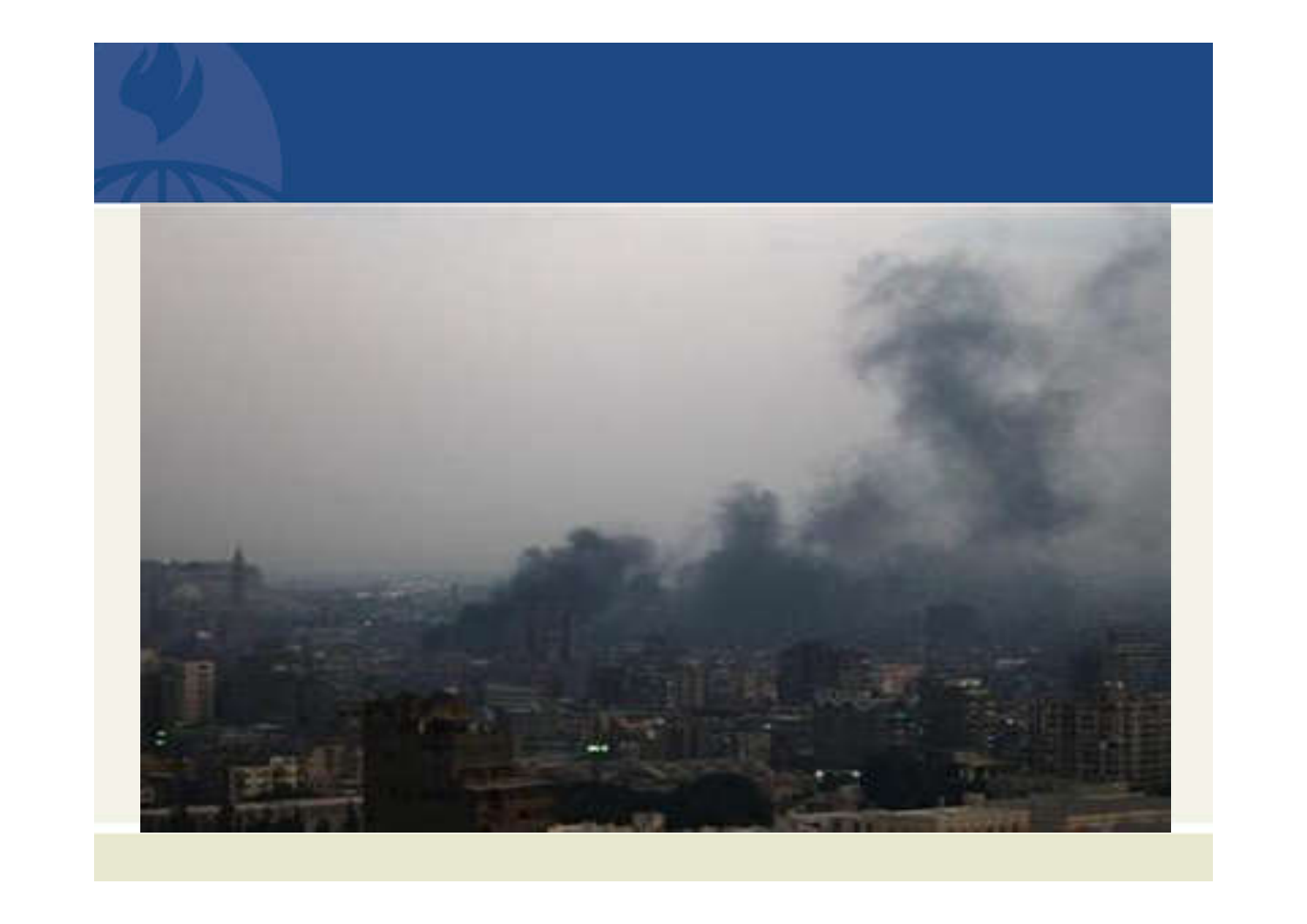**A farmer burns rice straw at his field in Qalyubia in 2016, causing a "black cloud" of smoke that spreads across the Nile valley, near the agricultural road that leads to Cairo**

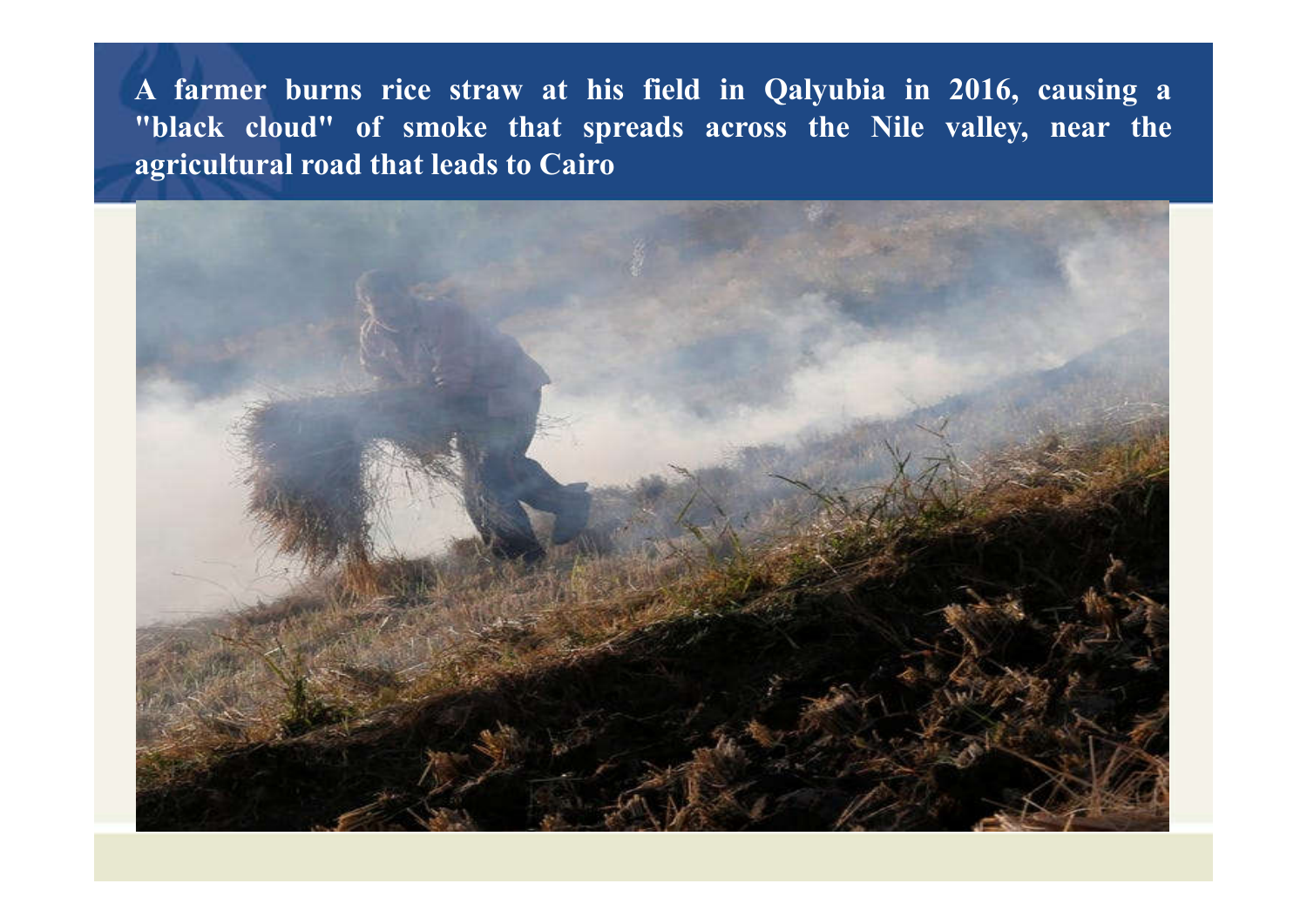#### **The face wiper after a day walk around Cairo**

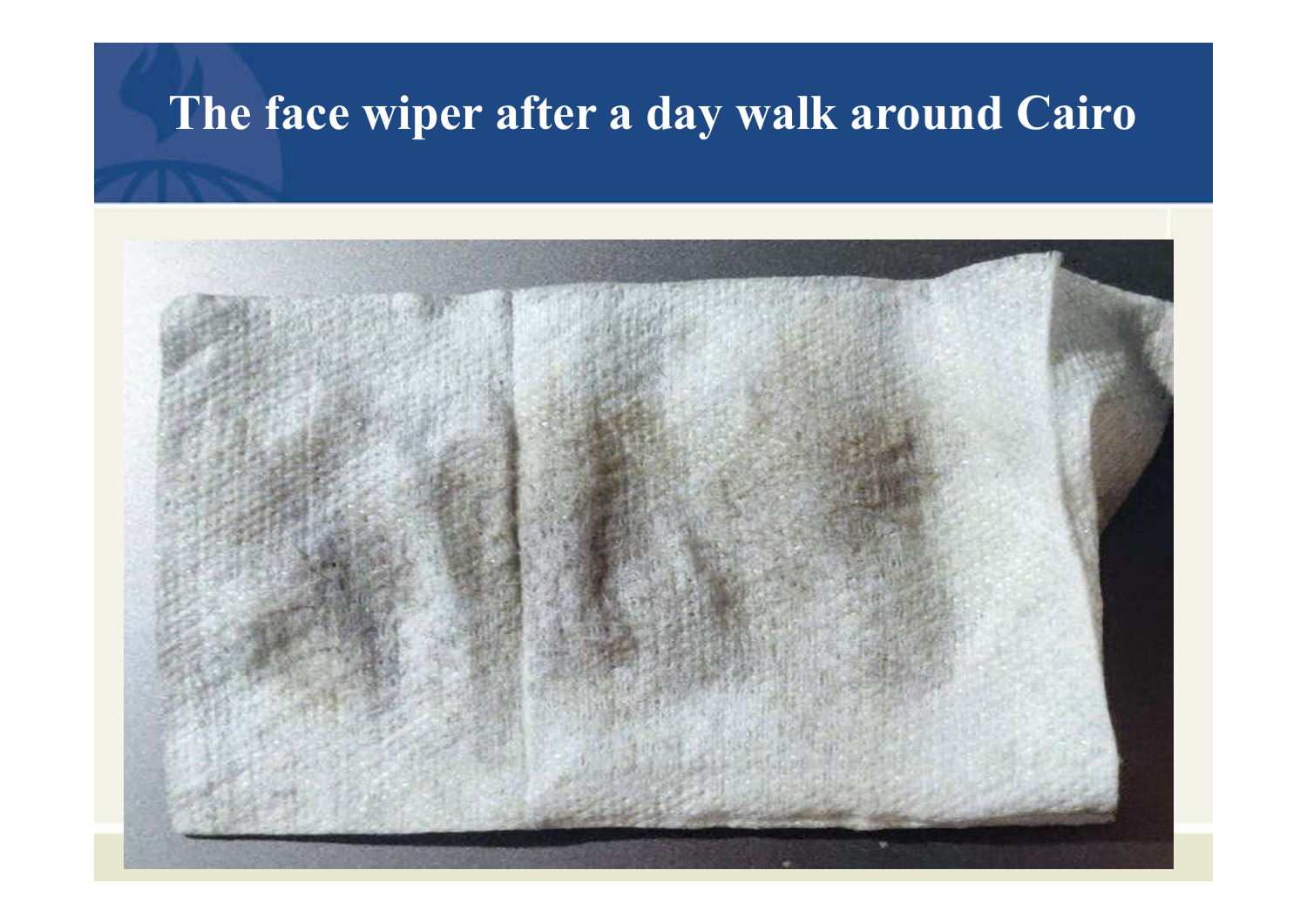### **Sources of pollutants data**

#### **A. The Egyptian Environmental Affairs Agency**

#### **(EEAA) data from 2010 to 2015.**

**B. The Egyptian Meteorological Authority (EMA)** 

**data from 2000 to 2004**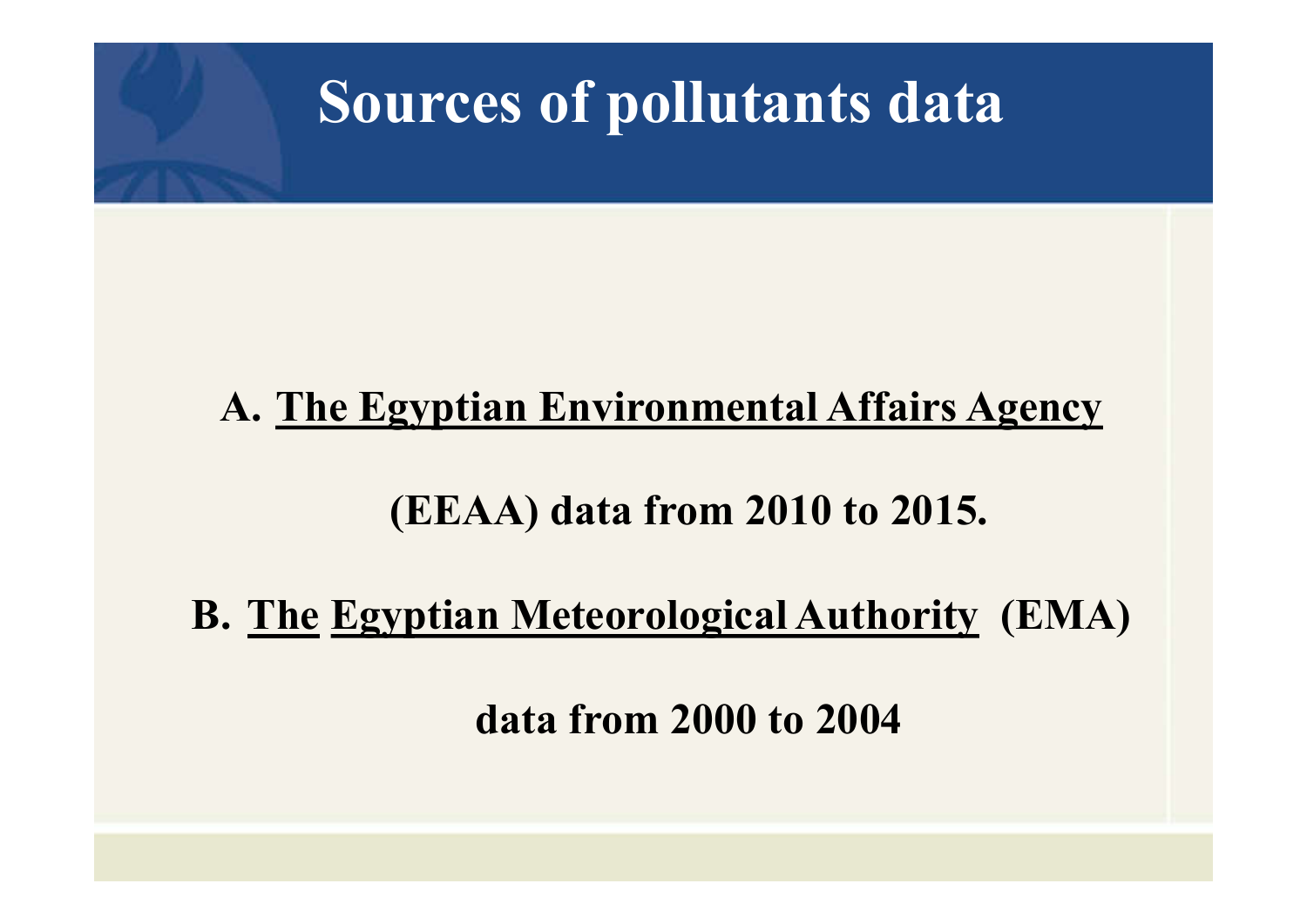#### monitoring stations distributed over GC

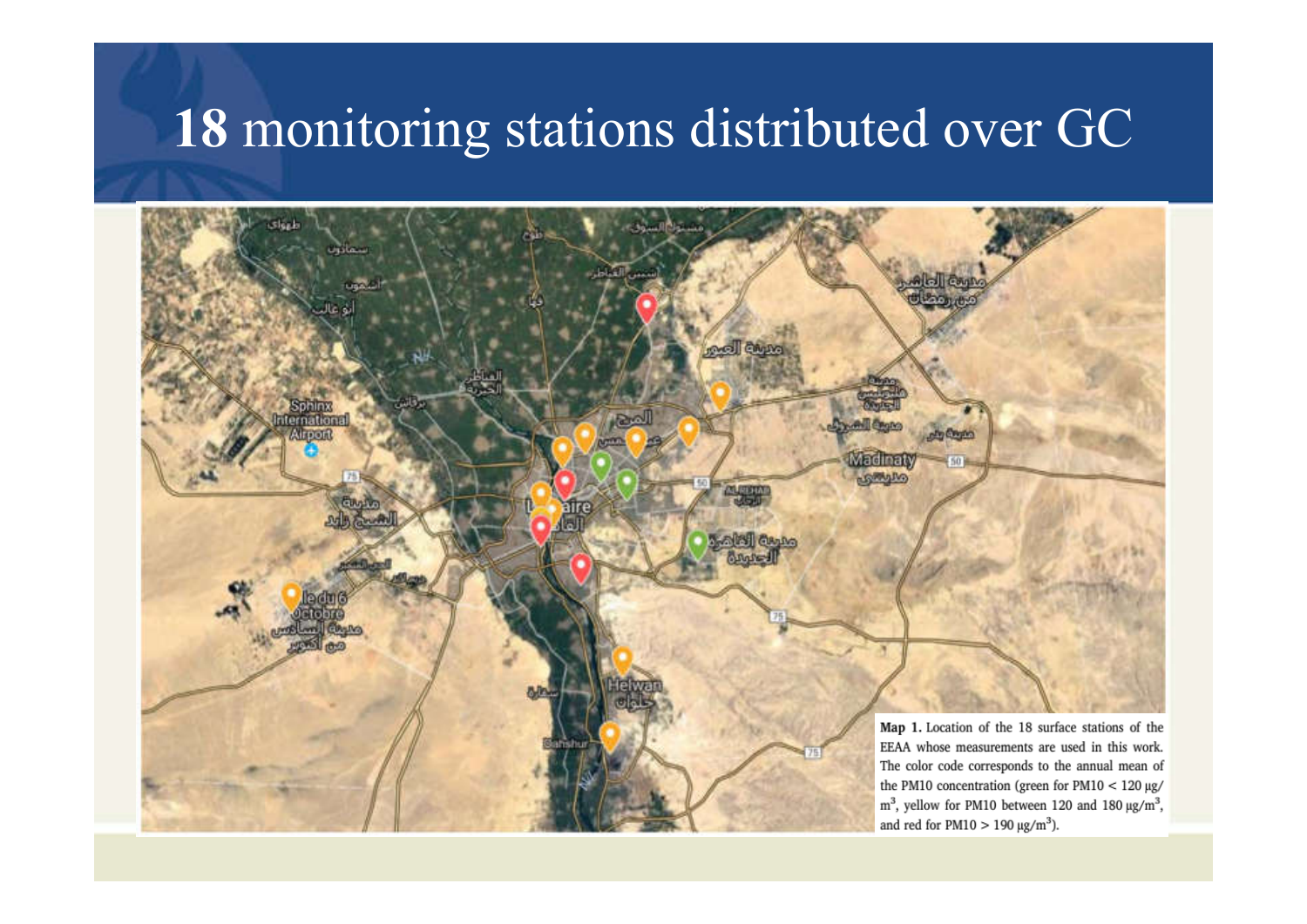### Information of the 18 monitoring stations

Name, classification, location (latitude, longitude.) and type of measurements performed at the 18 monitoring stations of Greater Cairo whose data are used in this study.

| #  | Name              | Classif.       | Lat            | Long           | <b>PM10</b> | PM2.5 | NO <sub>2</sub> | 03 |
|----|-------------------|----------------|----------------|----------------|-------------|-------|-----------------|----|
| 1  | Abbasseya         | Urb /Res       | 30 ° 04` 39.75 | 31° 17 ' 18.63 | X           |       | X               | X  |
| 2  | Nasr City         | Residential    | 30 ° 03' 17.96 | 31° 19 ` 34.28 | X           |       | X               |    |
| 3  | New Cairo         | Residential    | 30° 2'34.01    | 31°20'21.88    | X           |       | X               |    |
|    | Salam             | Road side/Urb  | 31°26'51.99"   | 30° 9'22.71"   | X           |       |                 |    |
| 5  | Cairo Airport TB4 | Road side/Urb. | 30° 7'5.45     | 31°24'22.15    | X           |       |                 | X  |
| 6  | Giza Square       | Traffic        | 30° 1'8.90"    | 31°12'43.71"   | X           | X     | X               |    |
|    | Nasr Institute    | Road side/Urb  | 30° 5'40.71    | 31°14'21.74    | X           |       | X               |    |
| 8  | Helwan            | Road side/Urb  | 29°50'57.01    | 31°20'2.58     | X           |       | X               |    |
| 9  | 06-oct            | Road side/Urb  | 29°56'9.32"    | 30°52'59.37"   | X           | X     | X               |    |
| 10 | Kasr Aini         | Road side/Urb  | 30° 1'43.17"   | 31°13'32.30"   | X           |       | X               |    |
| 11 | Shobra El Khima   | Industrial     | 30° 6'40.80"   | 31°16'13.56"   | X           | X     | X               |    |
| 12 | Masr Gadida       | Road side/Urb  | 30° 5'30.00    | 31°20'37.75    | X           | X     | X               |    |
| 13 | Tabbin            | Industrial     | 29°46'21.72    | 31°19'33.60    | X           | X     | X               |    |
| 14 | Mohandseen        | Residential    | 30° 2'47.70"   | 31°12'43.39"   | X           |       |                 |    |
| 15 | Masara            | Residential    | 29°54'22.86    | 31°17'58.43    | X           | X     | X               |    |
| 16 | Maadi             | Residential    | 29°58'2.71"    | 31°15'51.80"   | X           | X     | X               |    |
| 17 | Qulaly            | Road side/Urb  | 30° 38.3' 13"  | 31° 37.14° 23" | X           | X     | X               |    |
| 18 | Abou Zabaal       | Road side/Urb  | 30°14'29.40    | 31°24'39.60    | X           | X     | X               |    |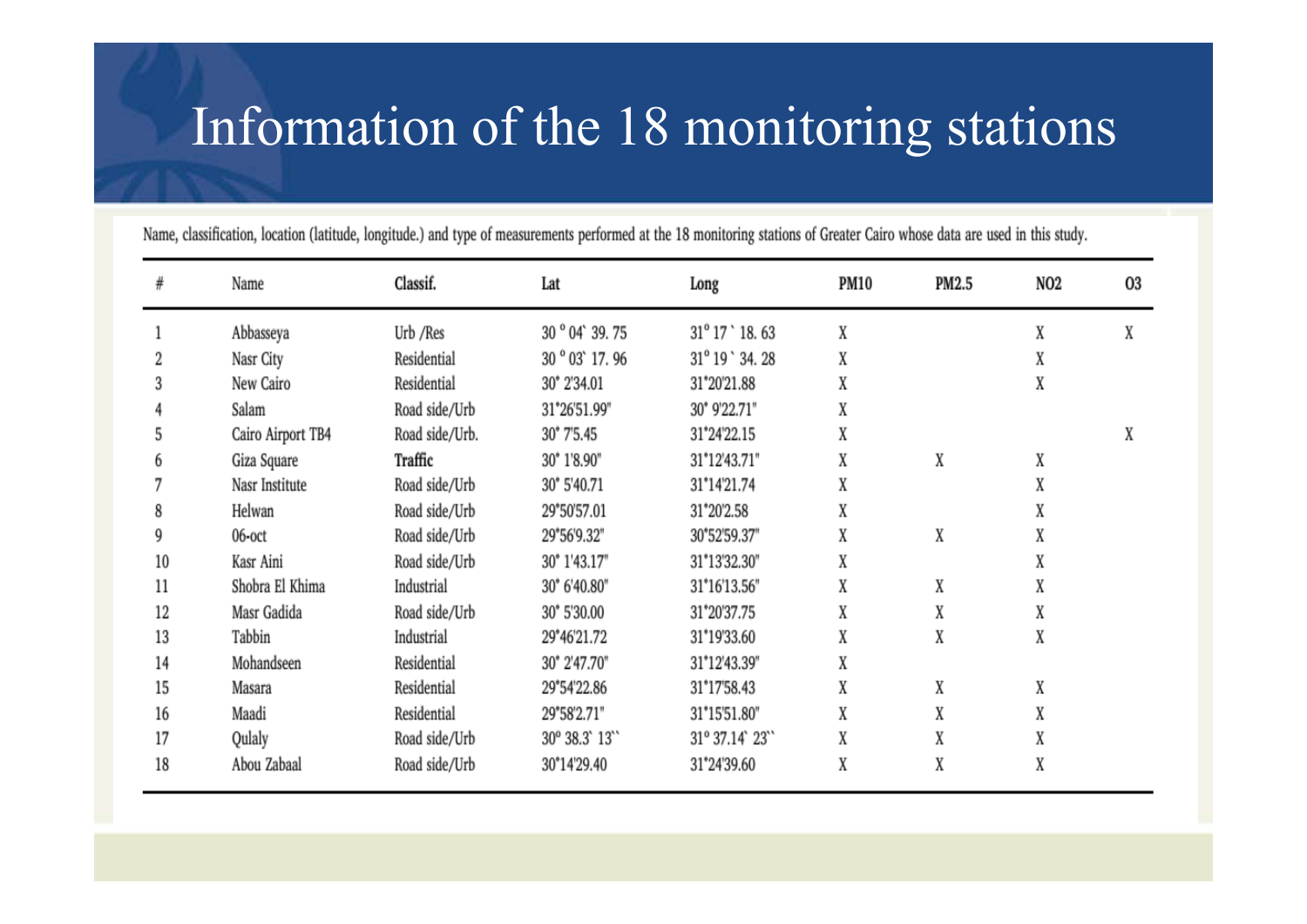#### Particulate matter concentrations



Annual means of the  $PM_{10}$  concentrations measured from 2010 to 2015 at the 18 surface stations of Greater Cairo.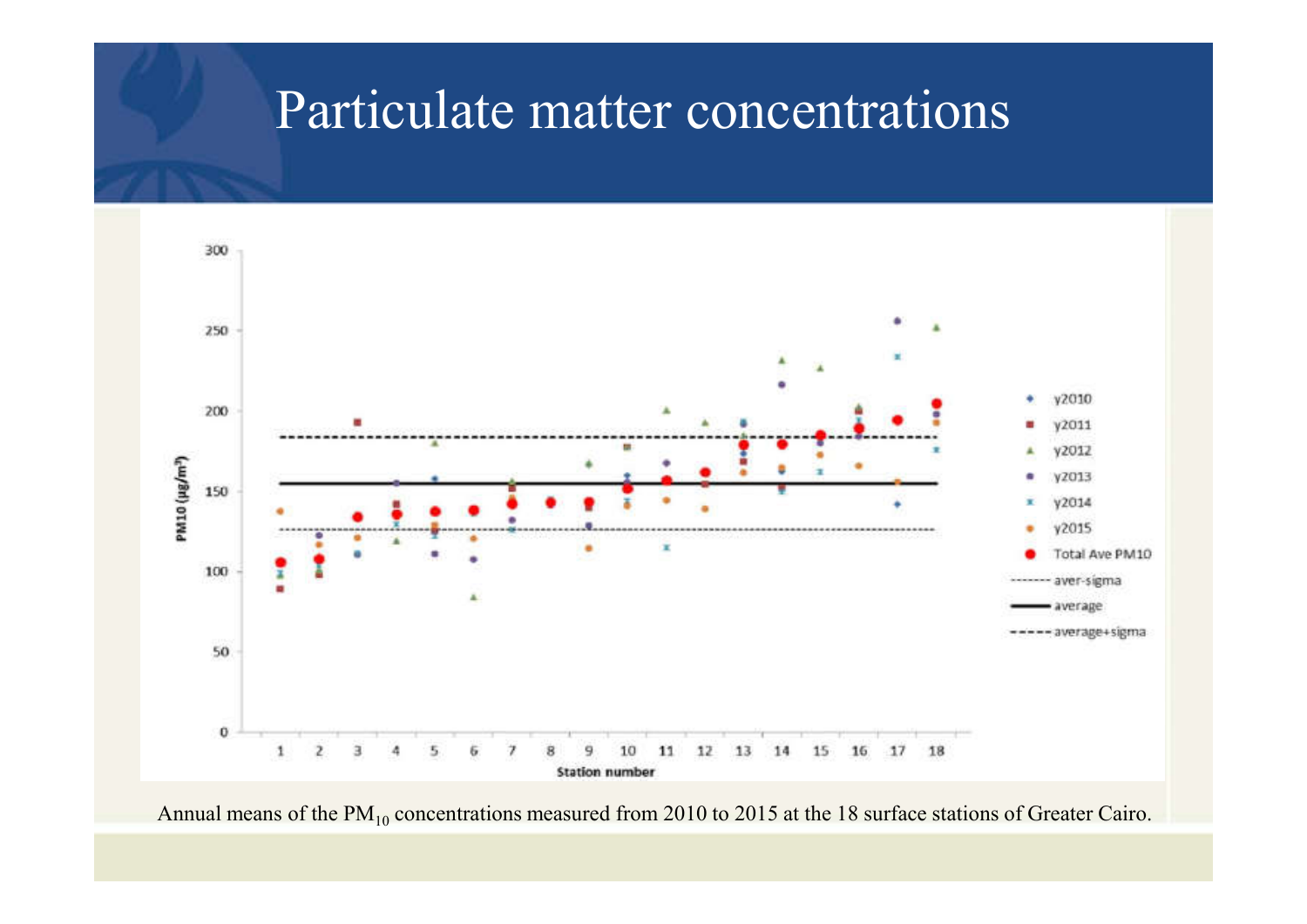#### The average  $PM_{10}$  concentration

# The average  $PM_{10}$  concentration for the whole Greater Cairo area is 155 ( $\pm$  35, standard deviation)  $\mu$ g/m<sup>3</sup>.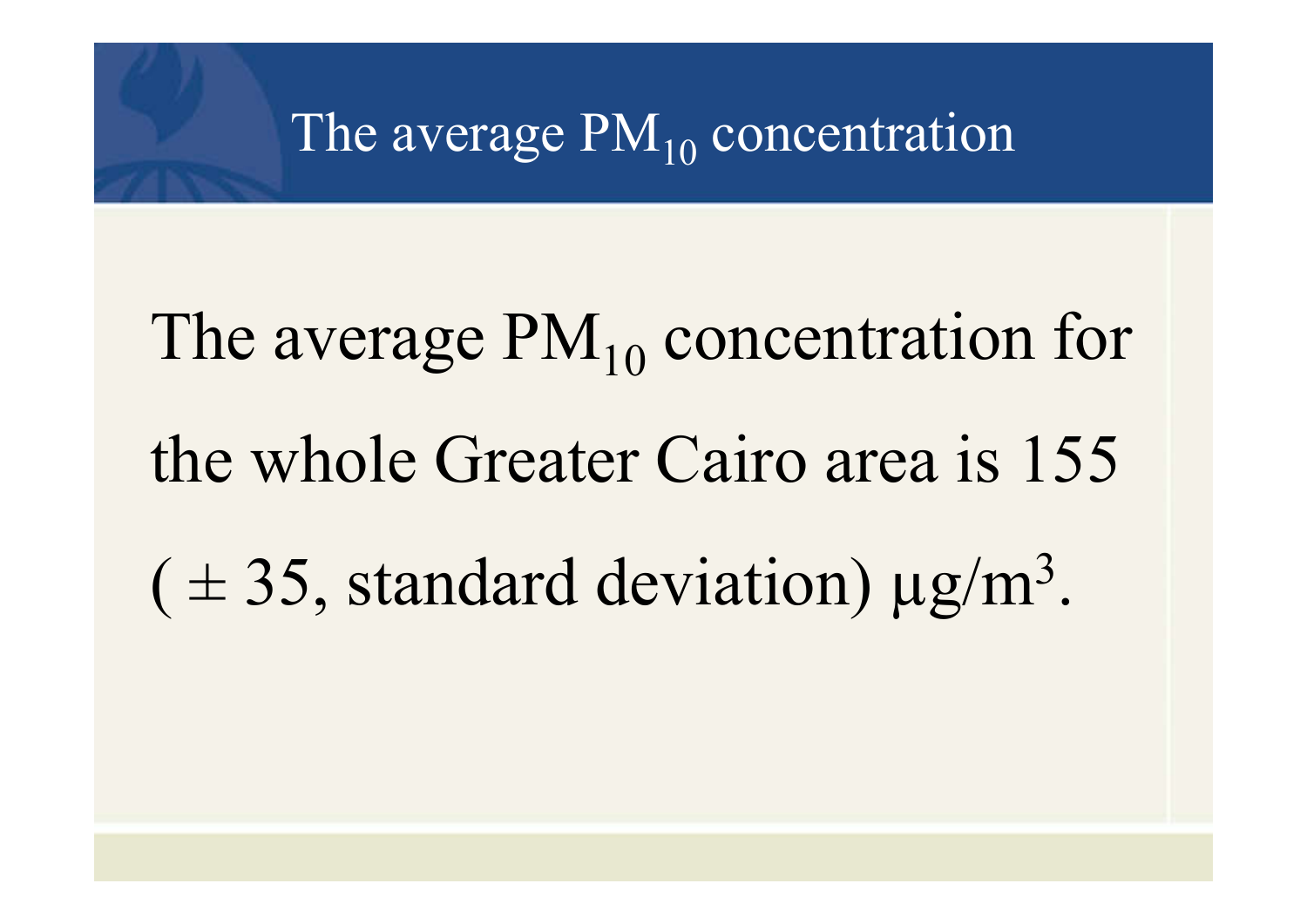#### The average  $PM_{10}$  concentration

## The multi-year average concentration doubles from Abbasseya to Abou Zabaal and the inter-site variability is large.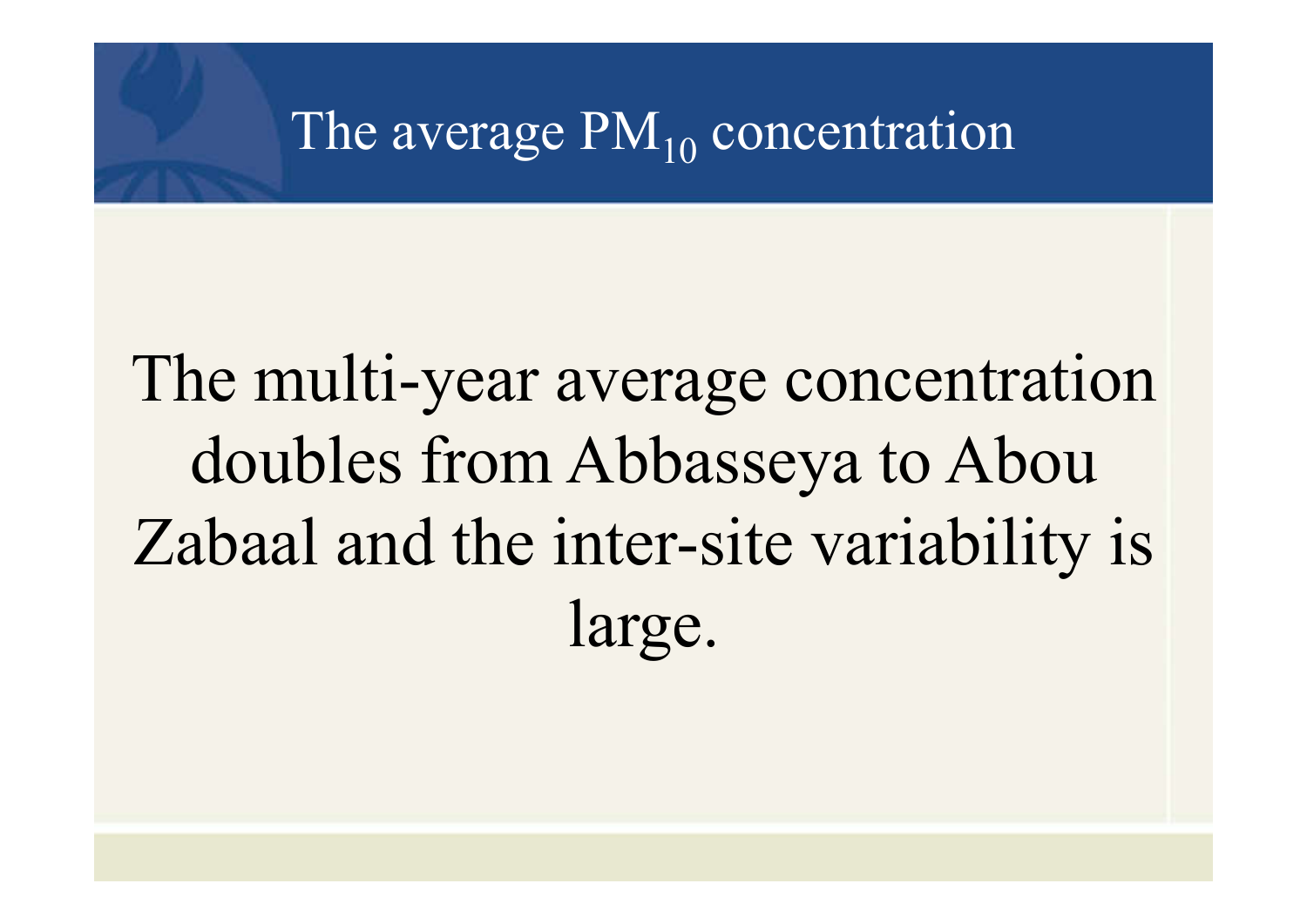#### The average  $PM_{10}$  concentration

The range of concentrations measured at all stations is well above the 20  $\mu$ g/m<sup>3</sup> AQG of the WHO, the 40  $\mu$ g/m<sup>3</sup> legal yearly limit of the European Union, and the 75 µg/m<sup>3</sup> Egyptian one.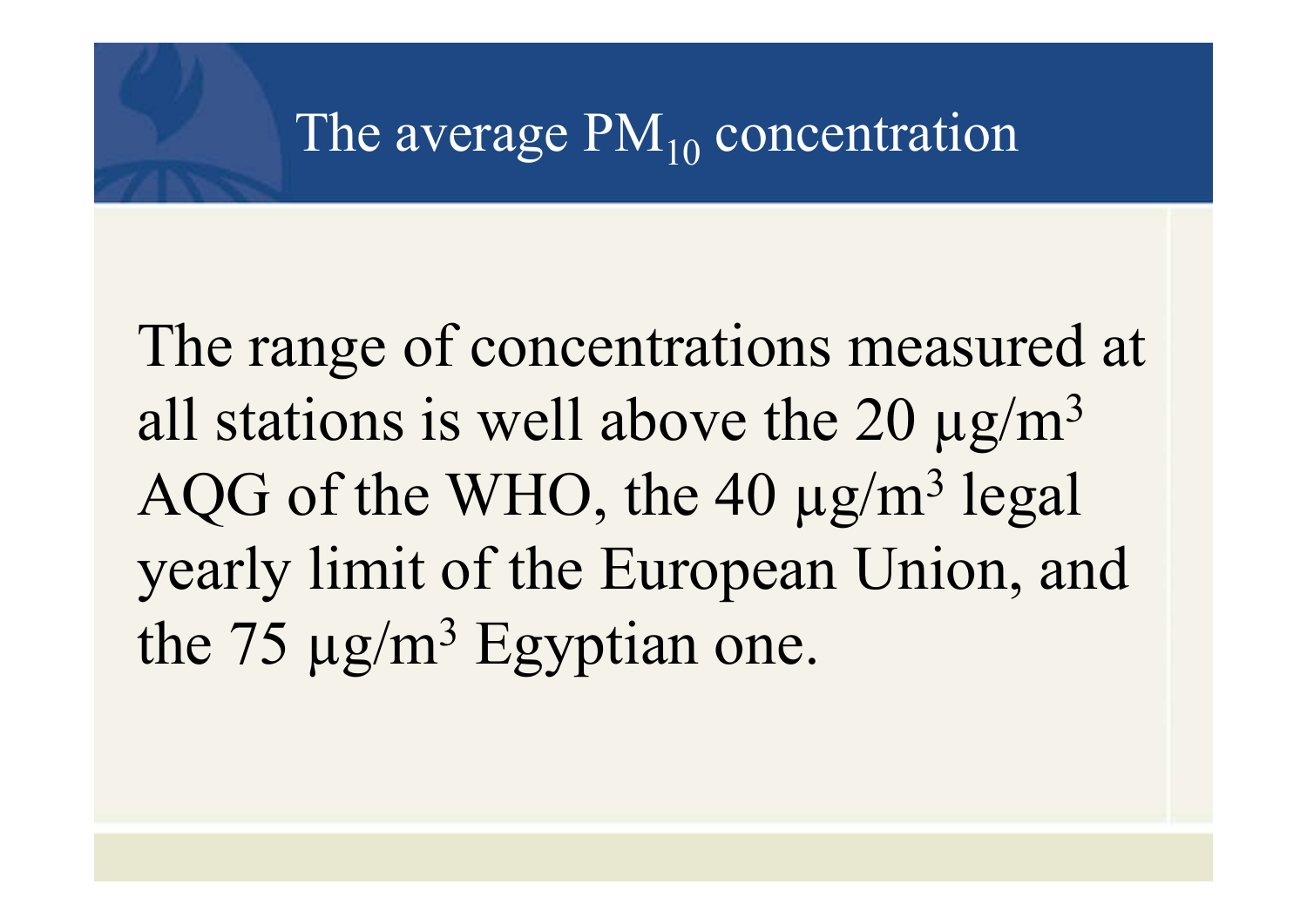### Variability of the PM concentration

#### Table 4

Results of five consecutive years of PM10 concentration (in µg/m<sup>3</sup>) measurements performed at one of the less polluted (Nasr City) and one strongly polluted (Mohandseen) sites of Greater Cairo. Valid days are days with measurements.

|                 | Nasr City |      |      |      |      |      | Mohandseen |      |      |      |  |
|-----------------|-----------|------|------|------|------|------|------------|------|------|------|--|
|                 | 2010      | 2011 | 2012 | 2013 | 2014 | 2010 | 2011       | 2012 | 2013 | 2014 |  |
| Min             | 43        | 38   | 35   | 32   | 31   | 54   | 13         | 52   | 60   | 78   |  |
| Percentile 25   | 71        | 69   | 67   | 82   | 64   | 114  | 119        | 128  | 118  | 136  |  |
| Median          | 88        | 86   | 82   | 99   | 88   | 157  | 154        | 166  | 177  | 172  |  |
| Percentile 75   | 124       | 116  | 114  | 145  | 124  | 205  | 193        | 207  | 238  | 229  |  |
| Max             | 356       | 350  | 463  | 698  | 664  | 646  | 741        | 876  | 847  | 866  |  |
| Percentile 90.4 | 182       | 156  | 177  | 207  | 167  | 289  | 249        | 288  | 300  | 293  |  |
| Valid days      | 323       | 346  | 269  | 272  | 318  | 290  | 348        | 353  | 277  | 272  |  |
| $\%days > 50$   | 97        | 94   | 96   | 99   | 92   | 100  | 100        | 100  | 100  | 100  |  |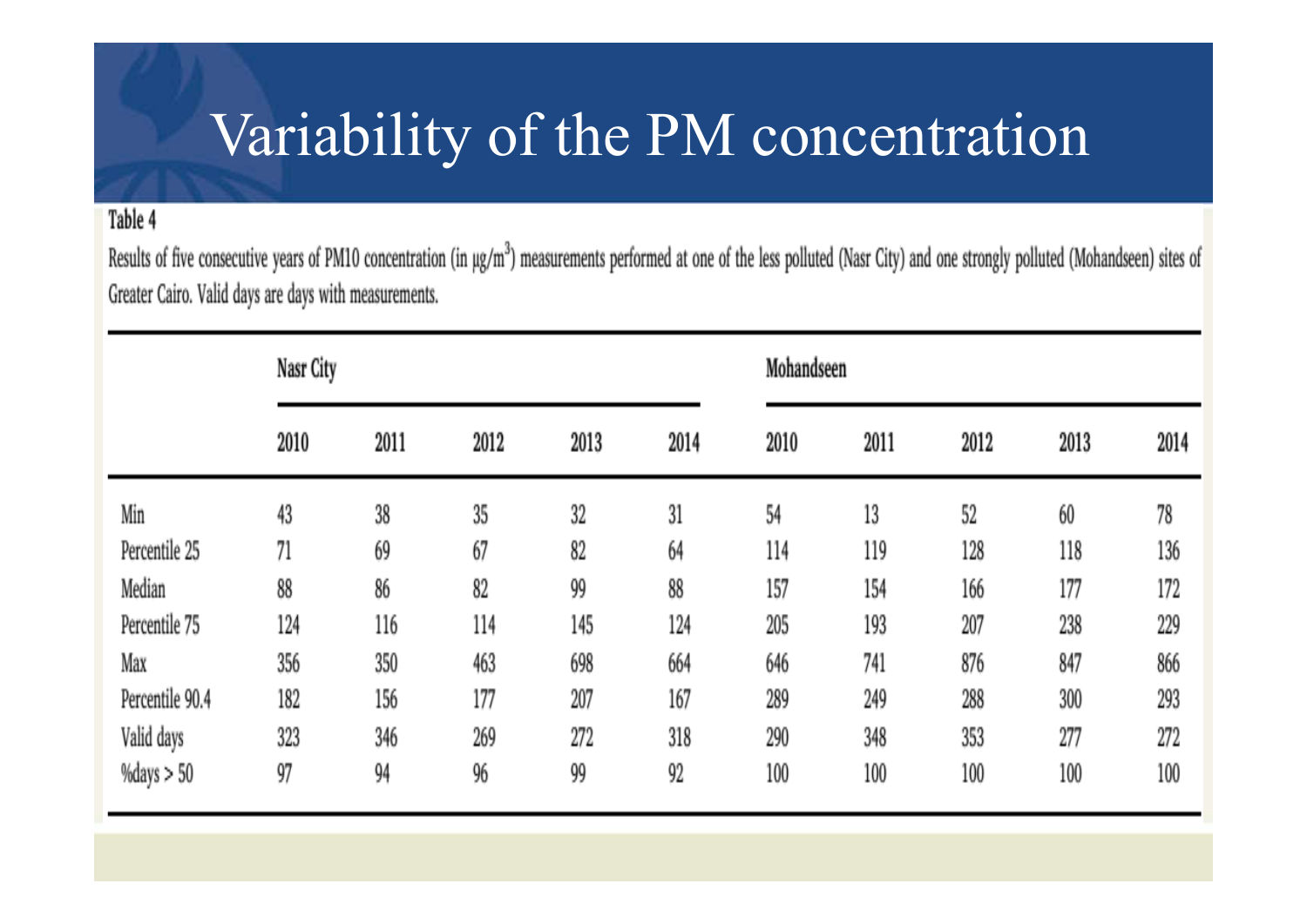#### The comparison of the temporal variations of the PM at Nasr City and Mohandeseen

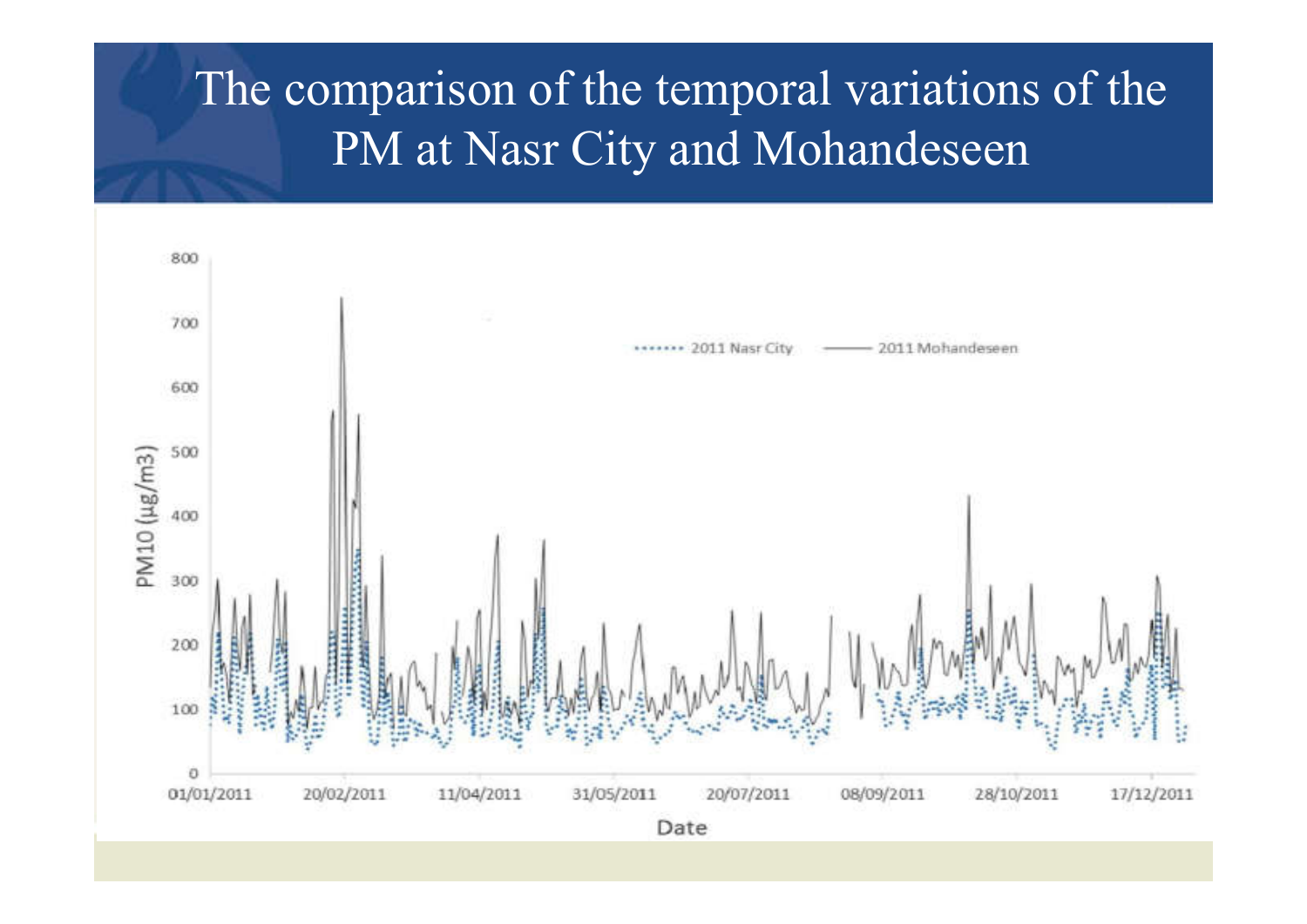#### Derivation Of The PM2.5 From The PM10 Concentrations

- Using the monthly concentrations measured for 3 years (2013–2015) at the stations of the EEAA
- The annual averages of the PM2.5 concentrations were calculated from the PM10. ones using the PM2.5/PM10 ratio and were found to increase from about 50 µg/m3 in Abasseya to 110 µg/m3 in Abou Zabaal.
- One obtains an average of  $0.47 \pm 0.19$  (standard deviation).
- This ratio tends to be smaller in spring  $(0.45 \pm 0.18)$ , which is the peak of the dust season, than in summer  $(0.52 \pm 0.15)$ .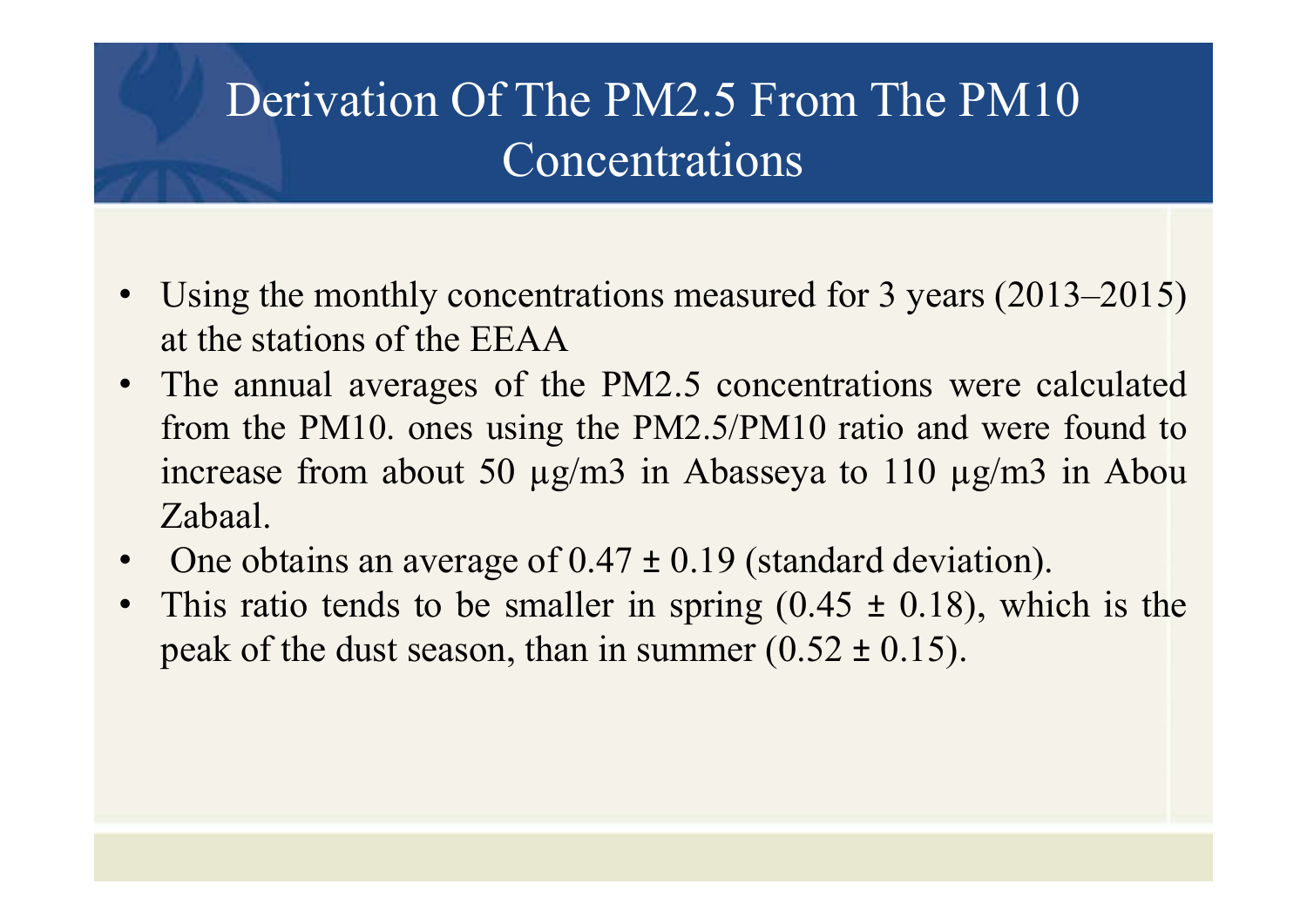

**O3 analysis and results:**

The hourly O3 concentrations measured on the top of the EMA building in Abbasseya have been used to calculate the daily maximum of the 8 hsliding averages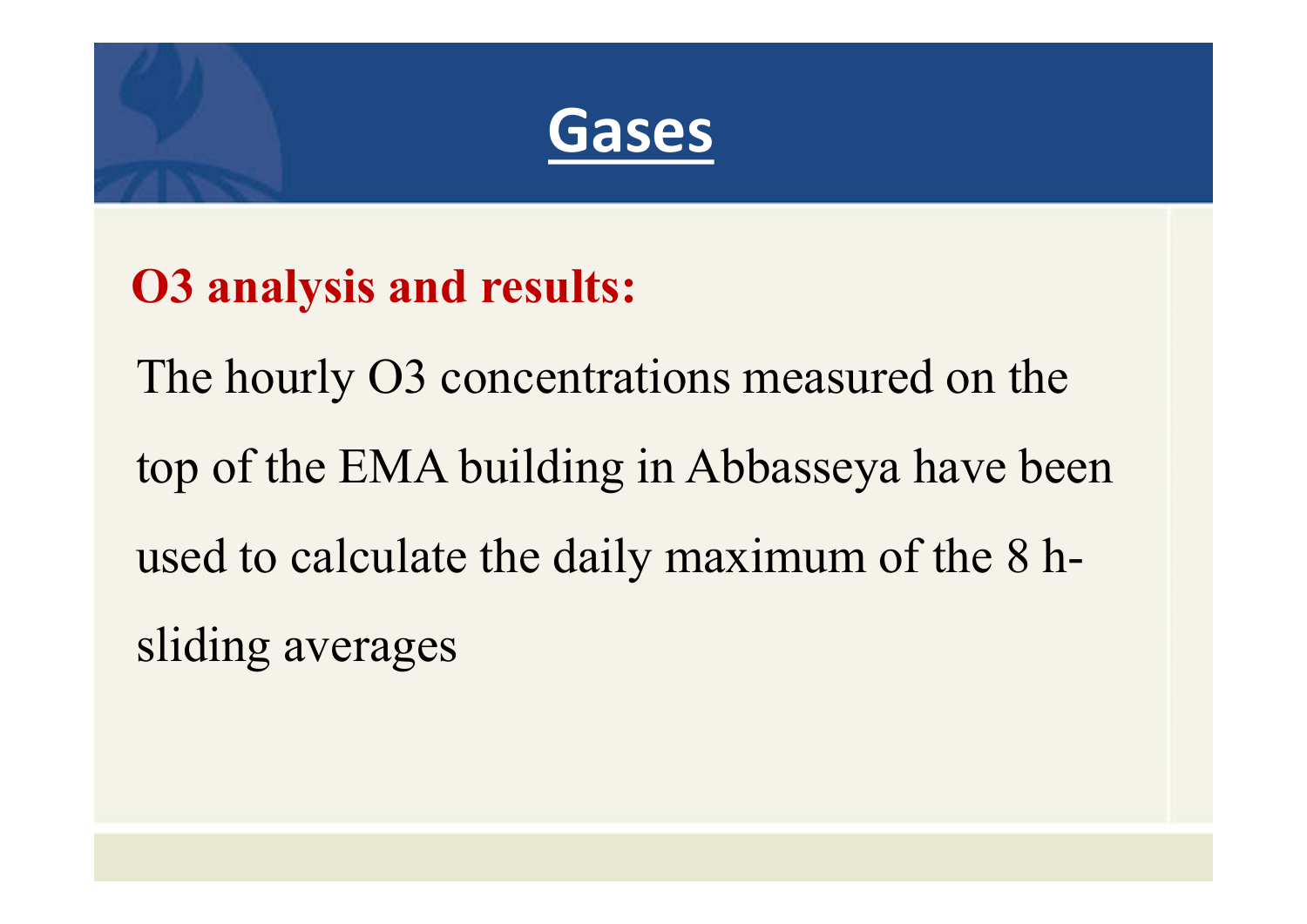### **O3 analysis and results**



Fig. 3. Four years of surface 8 h-max ozone concentrations measured at the urban residential station of Abbasseya.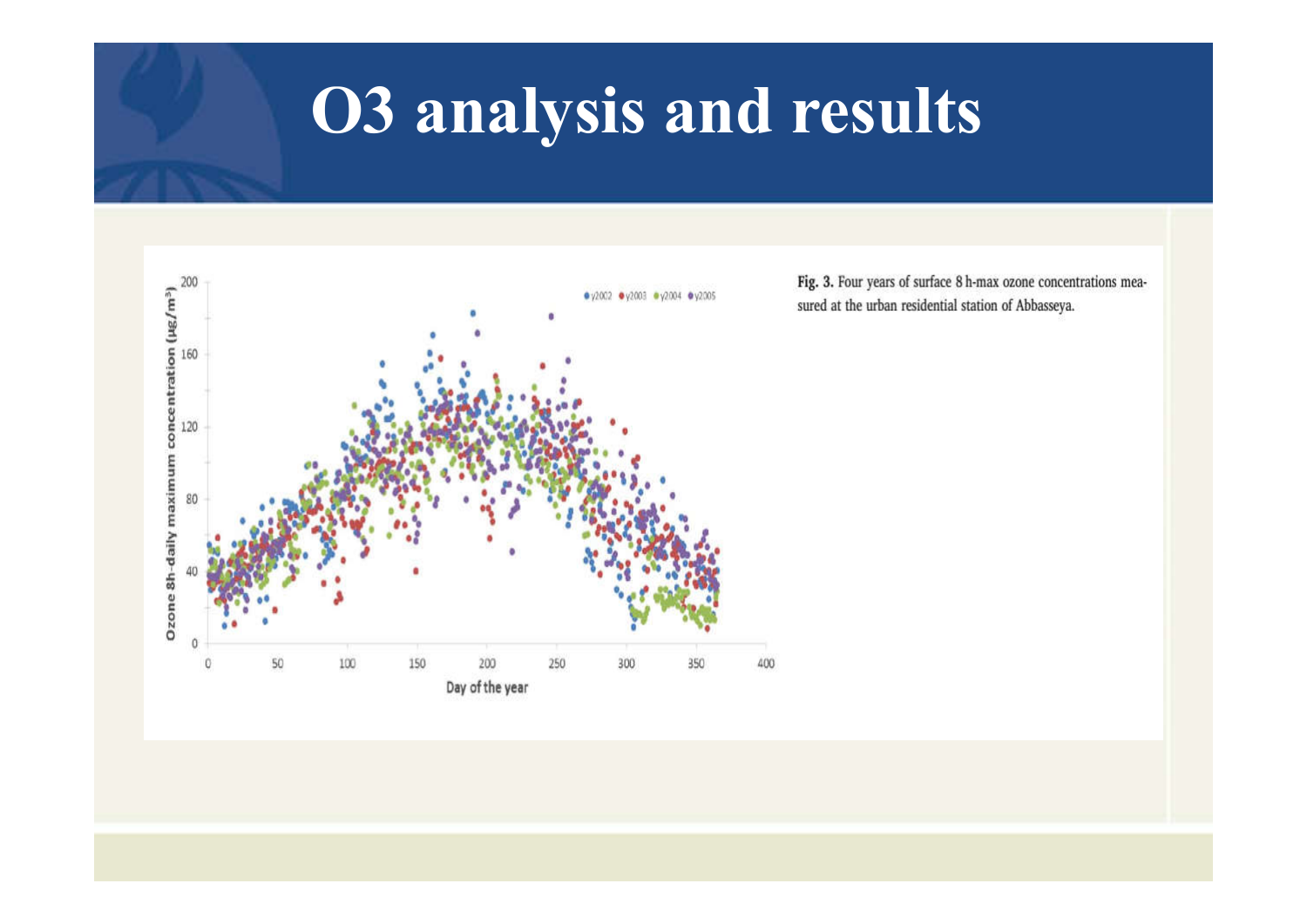### **Discussion and concluding remarks**

- $\triangleright$  In Greater Cairo, the sharpest peaks of PM concentration are mostly due to the massive transport of mineral dust from the desert towards the city.
- $\triangleright$  With an annual mean of PM2.5 concentrations differing by at least a factor two from one sector of the city to the other.
- $\triangleright$  The same problem occurs with NO2 whose concentration exceeds the WHO air quality guidelines in some particular sectors of the city strongly affected by traffic or industrial activities but not in the others.
- $\triangleright$  The data available do not allow the assessment of the spatial variability of O3 because the measurements performed at the Abbasseya station only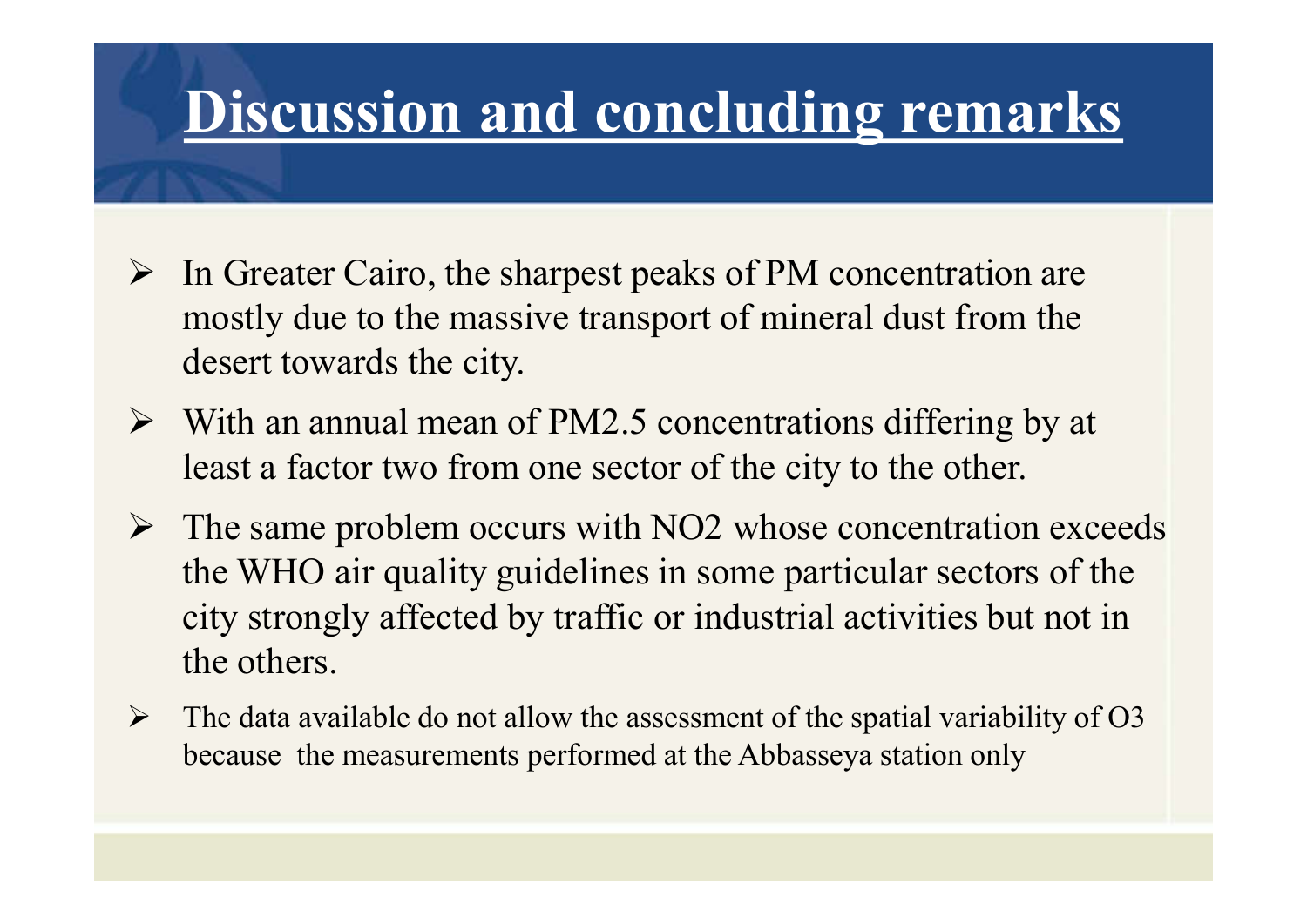### Thank You for your Attention

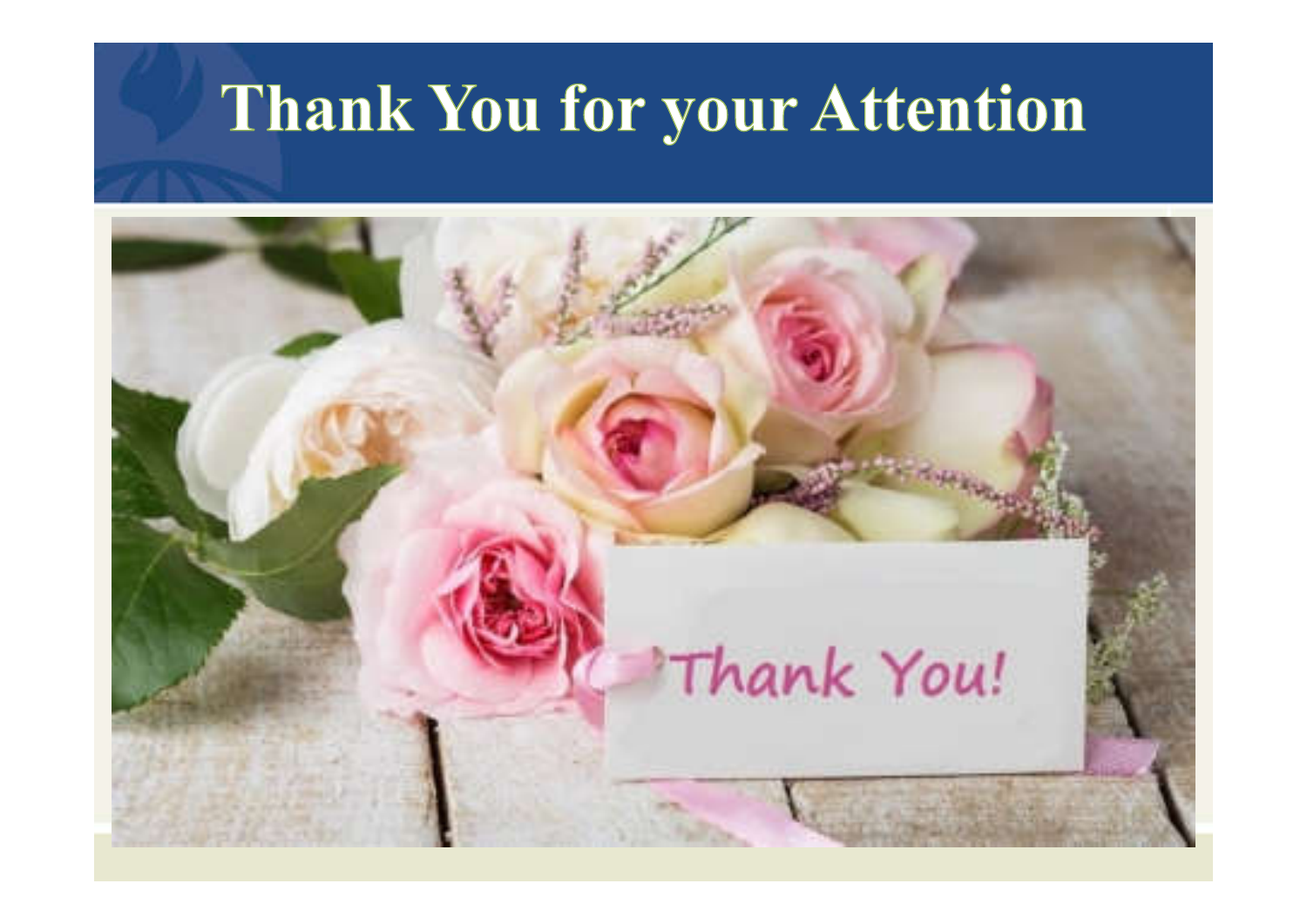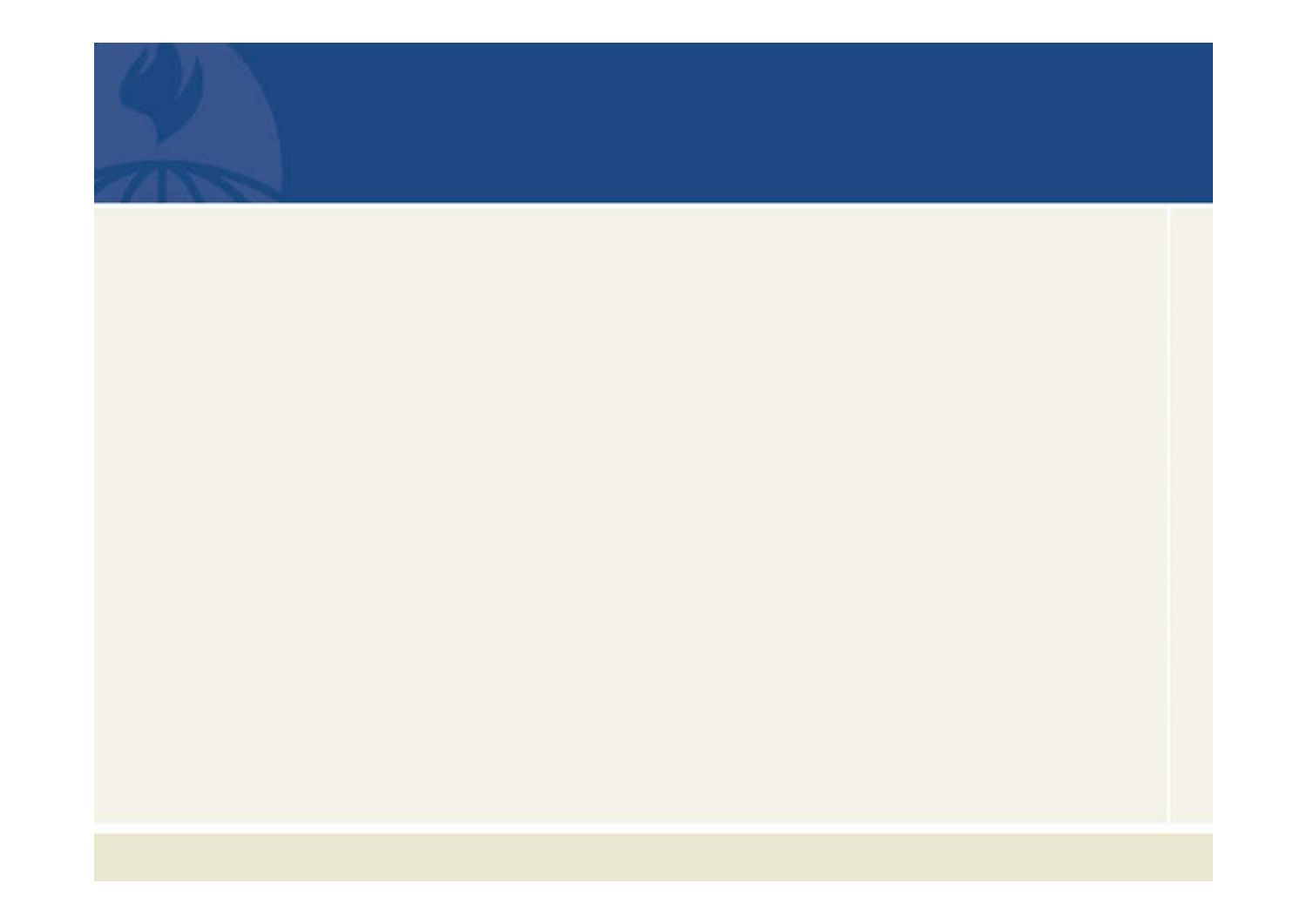